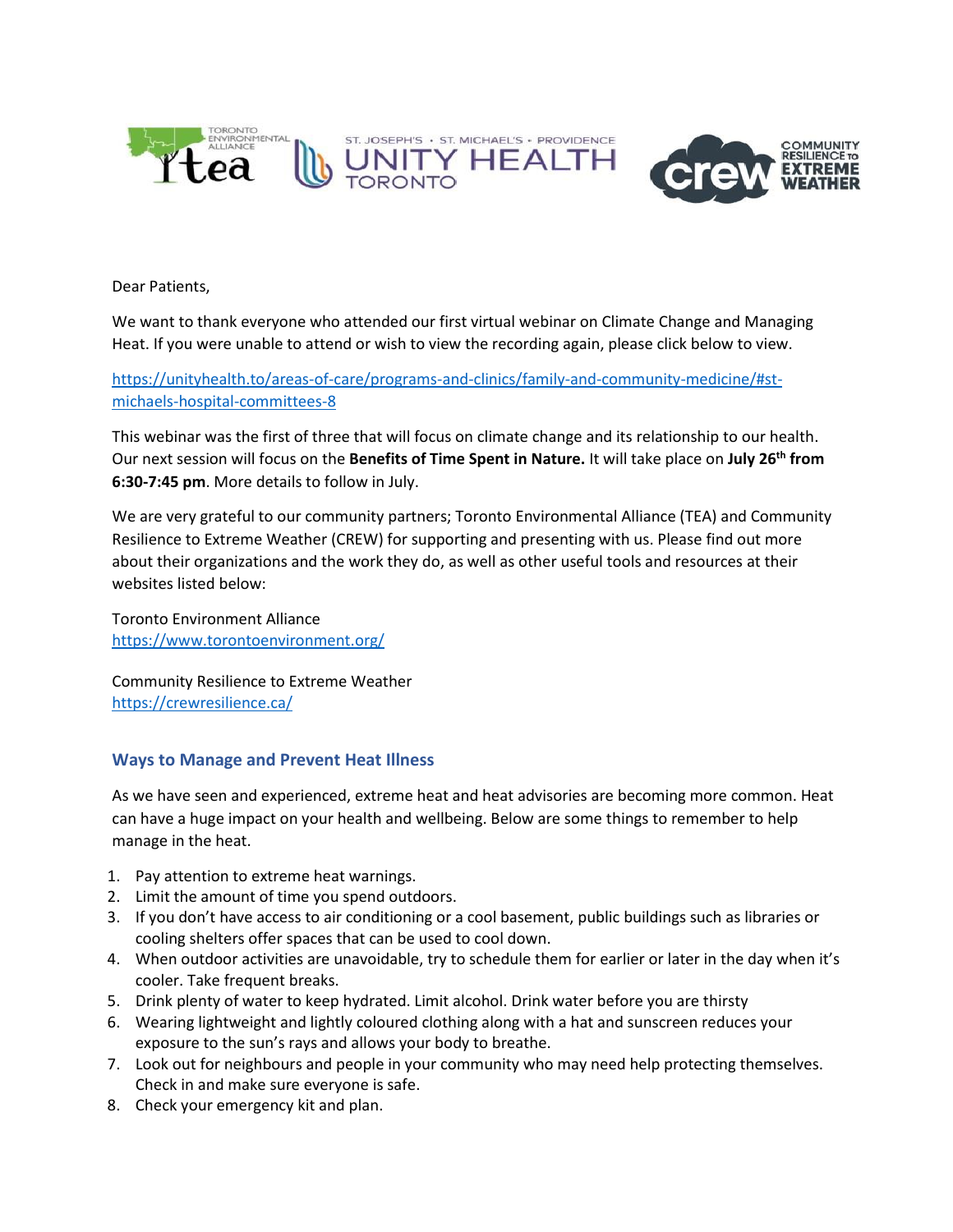For more tips and what to do to manage in the heat, see CREWs community handout below.

#### **What to Include in Your Emergency Preparedness Kit**

As mentioned in the webinar, being prepared for an emergency is a great way to help plan ahead. While we hope many will never need to use an emergency kit, having one will help keep you and your loved ones safe, should an emergency arise.

Below are some of the items you will want to include in your kit.

- **Water** (4 litres per person for three days)
- **Food** (non-perishable) and manual can opener if this includes cans
- **Special needs** such as medications, baby needs, extra glasses, etc.
- Important **documents** (i.e. copies of birth and marriage certificates, passports, licenses, wills, land deeds and insurance)
- A copy of your **emergency plan**
- Crank or battery-operated **flashlight**, with extra batteries
- Battery-operated or crank **radio**
- **Extra keys**, for your house and car
- **First aid kit**
- Extra **cash** (ATMs may not be working)
- **Personal hygiene** items
- **Pet food and pet medication**
- **Cell phone** with extra charger or battery pack

The information provided in this webinar and communication is general health information. If you have a chronic medical condition or are wondering whether your medications put you at increased risk of heat-related illness, we encourage you to book a non urgent appointment with your doctor or nurse practitioner.

Thanks again to everyone for attending our first webinar addressing climate change and its impacts on health. We look forward to seeing you in July.

Take Care and Be Well,

The St Michael's Academic Family Health Team Green Team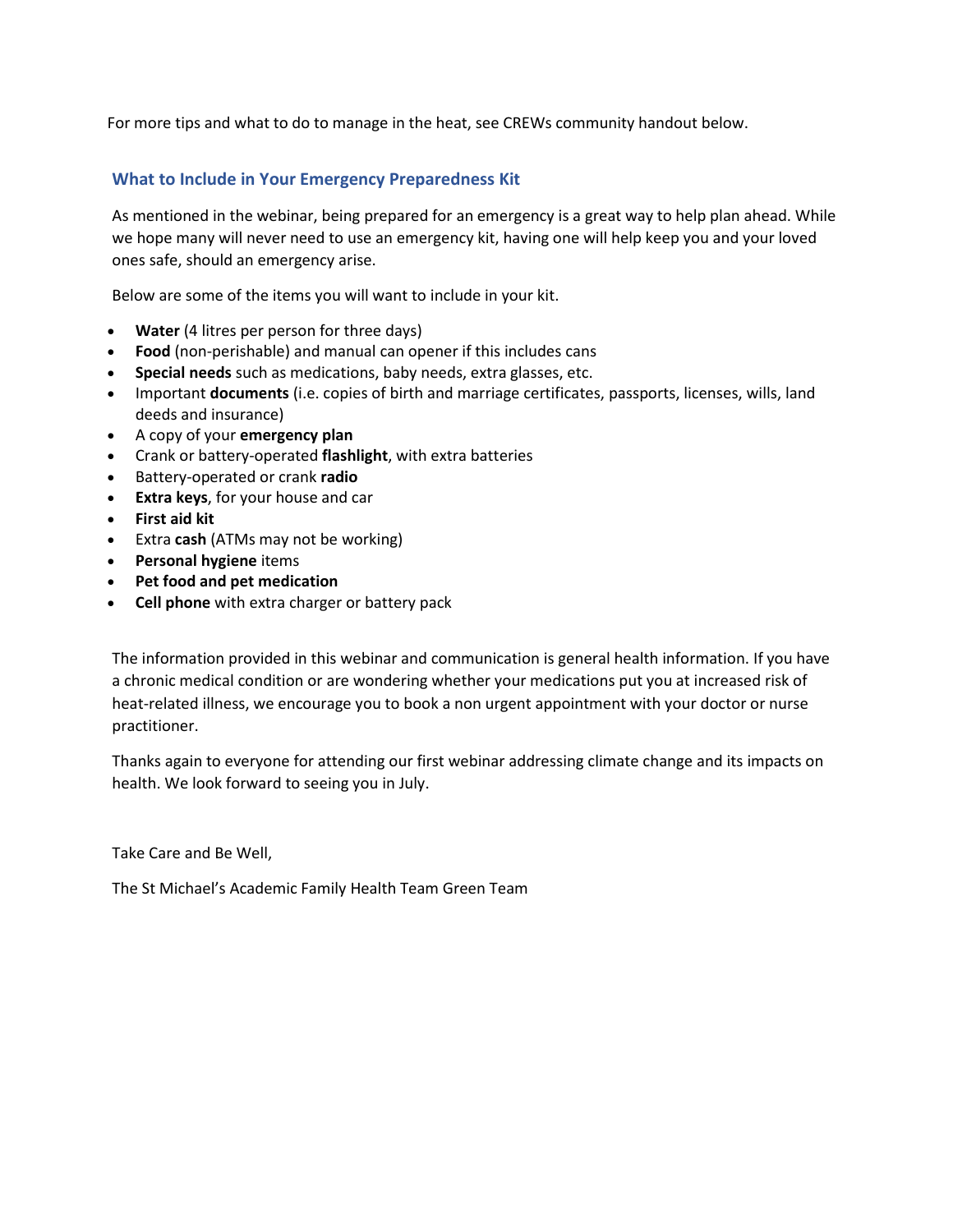

- Reduce the amount of time you spend in the sun.
- Drink water even if you do not feel thirsty!
- Wear cool, loose, light coloured clothing.
- Check in with friends. family and pets to see how they are dealing with the heat.
- Use a cool bath or shower to lower your body temperature
- Eat more fruits and vegetables as they have a high water content.

**Do not forget to join our Seniors' Virtual CREW meetings!**

**Hosted by CREW and your fellow Senior Residents** 

 How you can join: Facilitators will call you to see if you have access to internet/cell phone/ computer or tablet.

**No one will be left out! Contact us:**

**647.988.3244**





Heat waves are not just unpleasant, they can also be deadly if you are not careful.

Here are some important things you should know to help you and loved ones beat the heat!

**CREW - Community Resilience to Extreme Weather**  is a project of MakeWay Canada Initiatives Society, a Canadian Charity

**<www.crewtoronto.ca>**